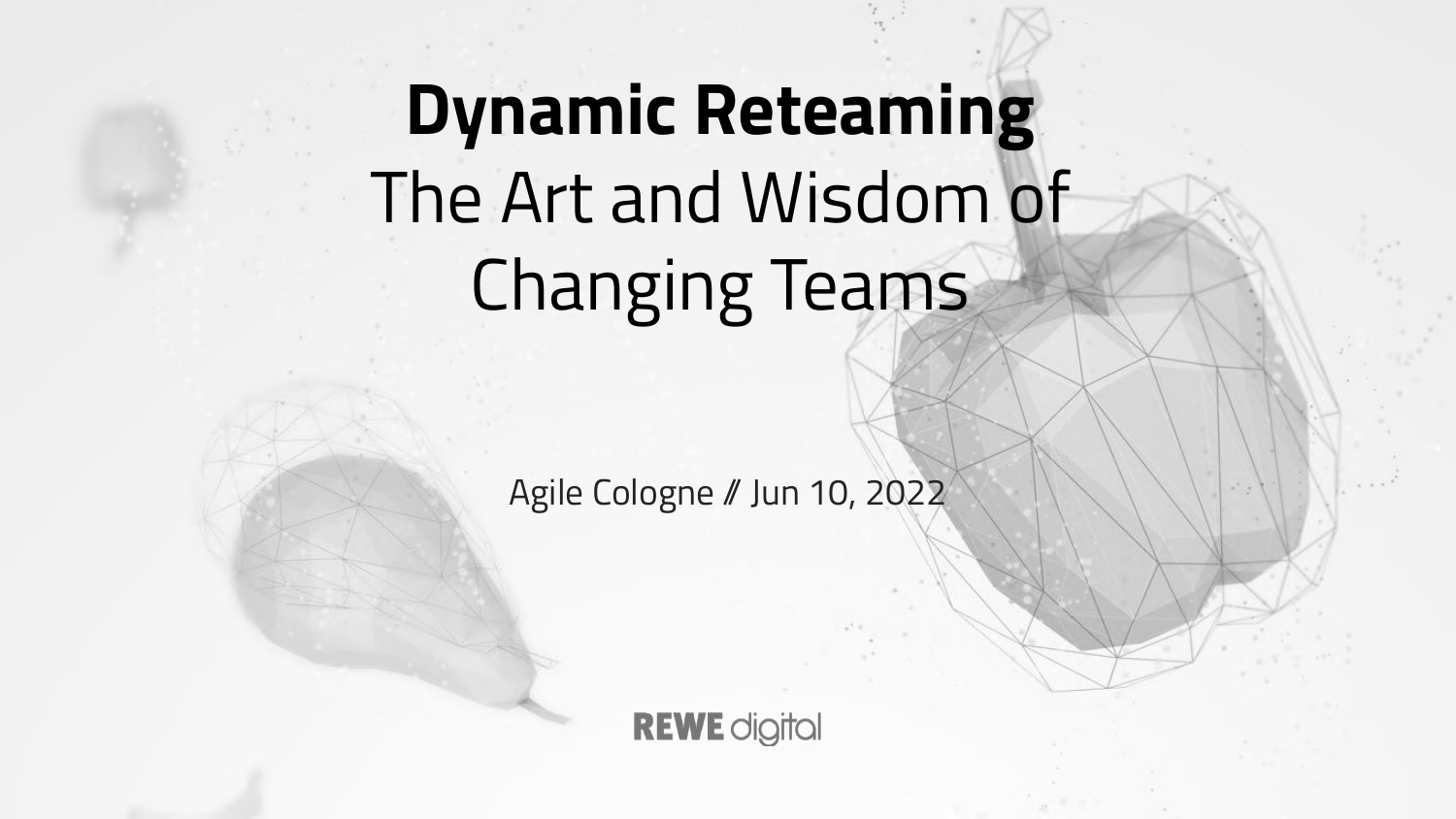

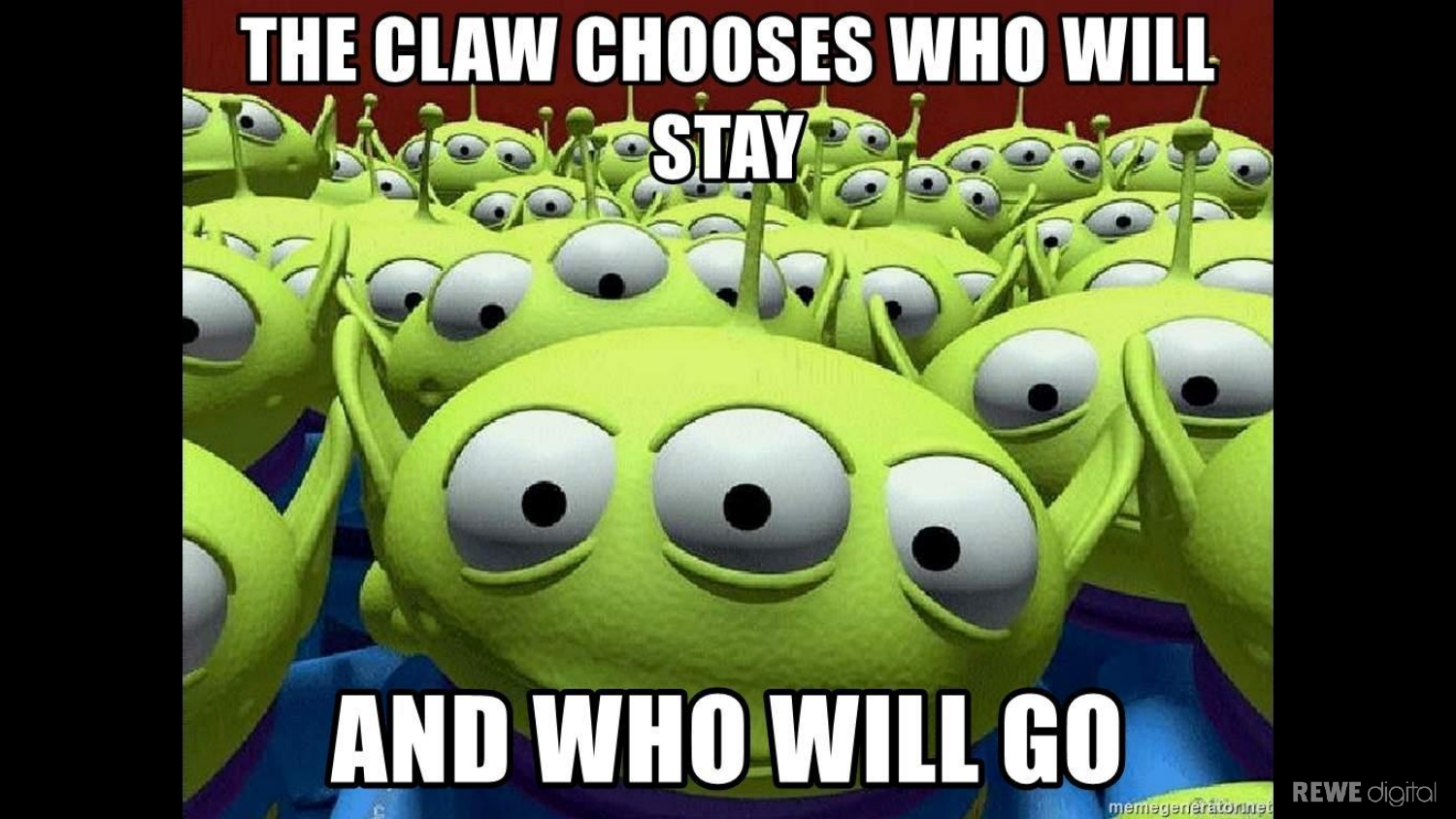### **Stable teams**

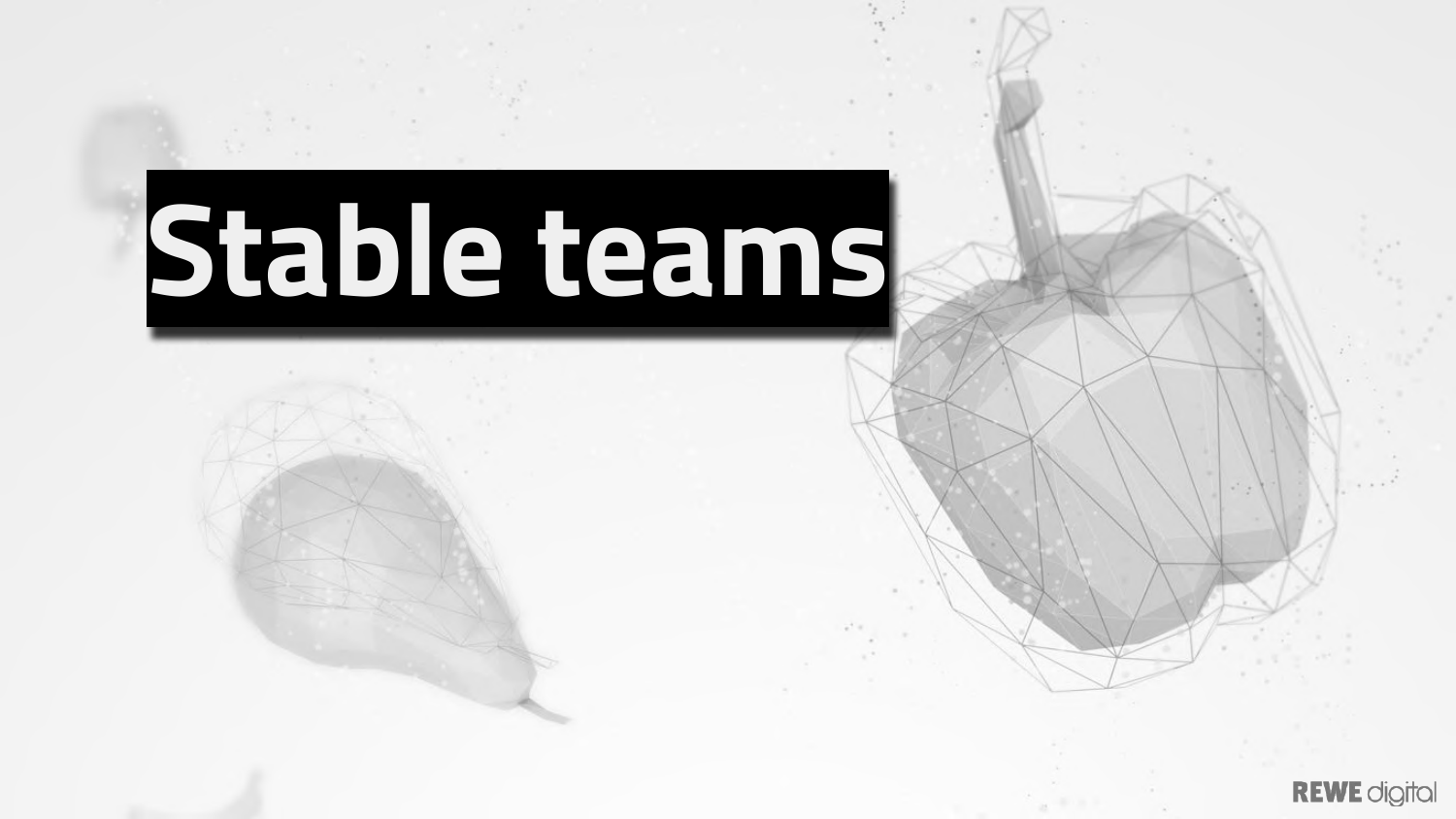### **Stable teams are awesome!**

- Ownership
- Mastery
- Autonomy
- Purpose



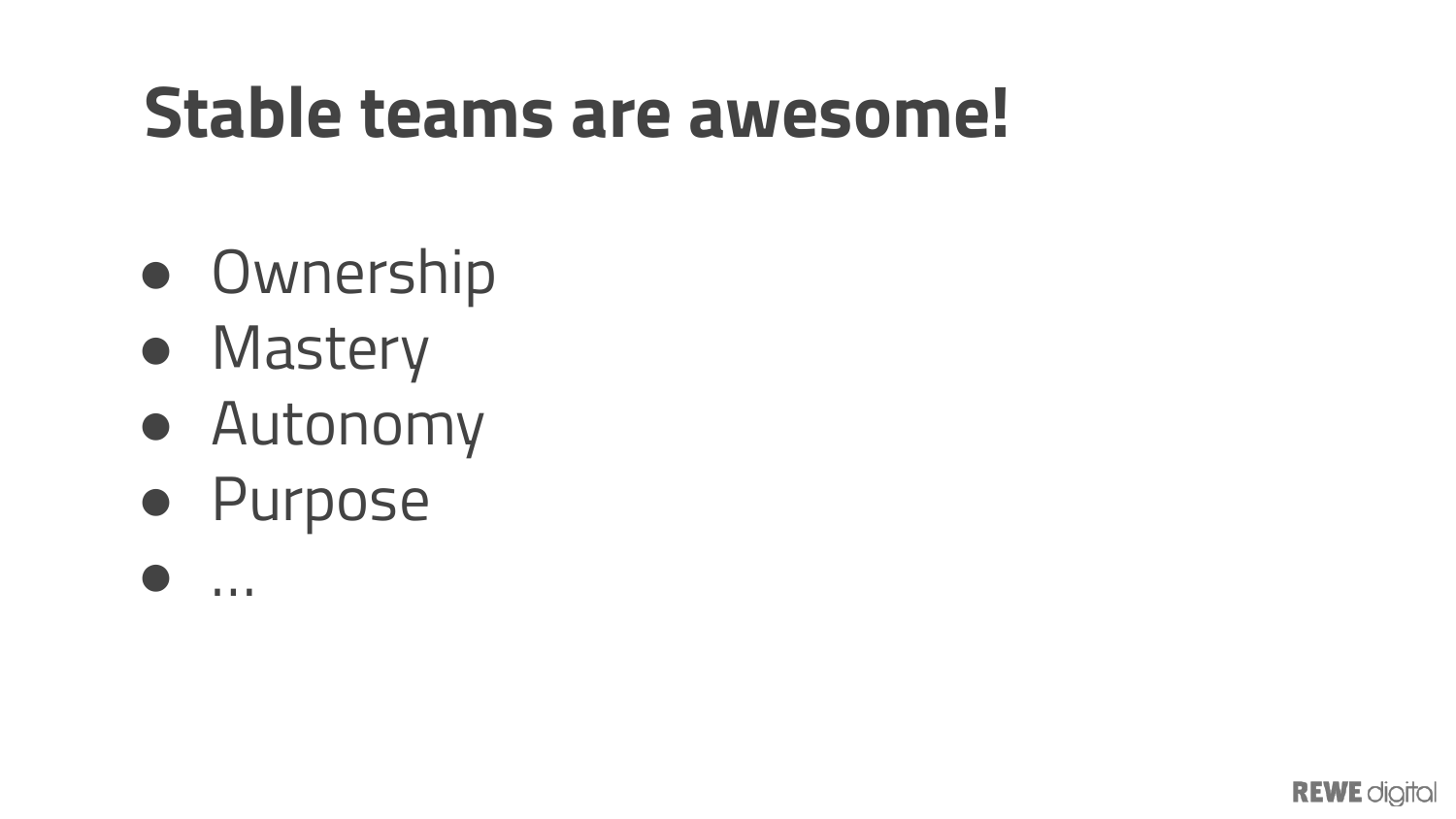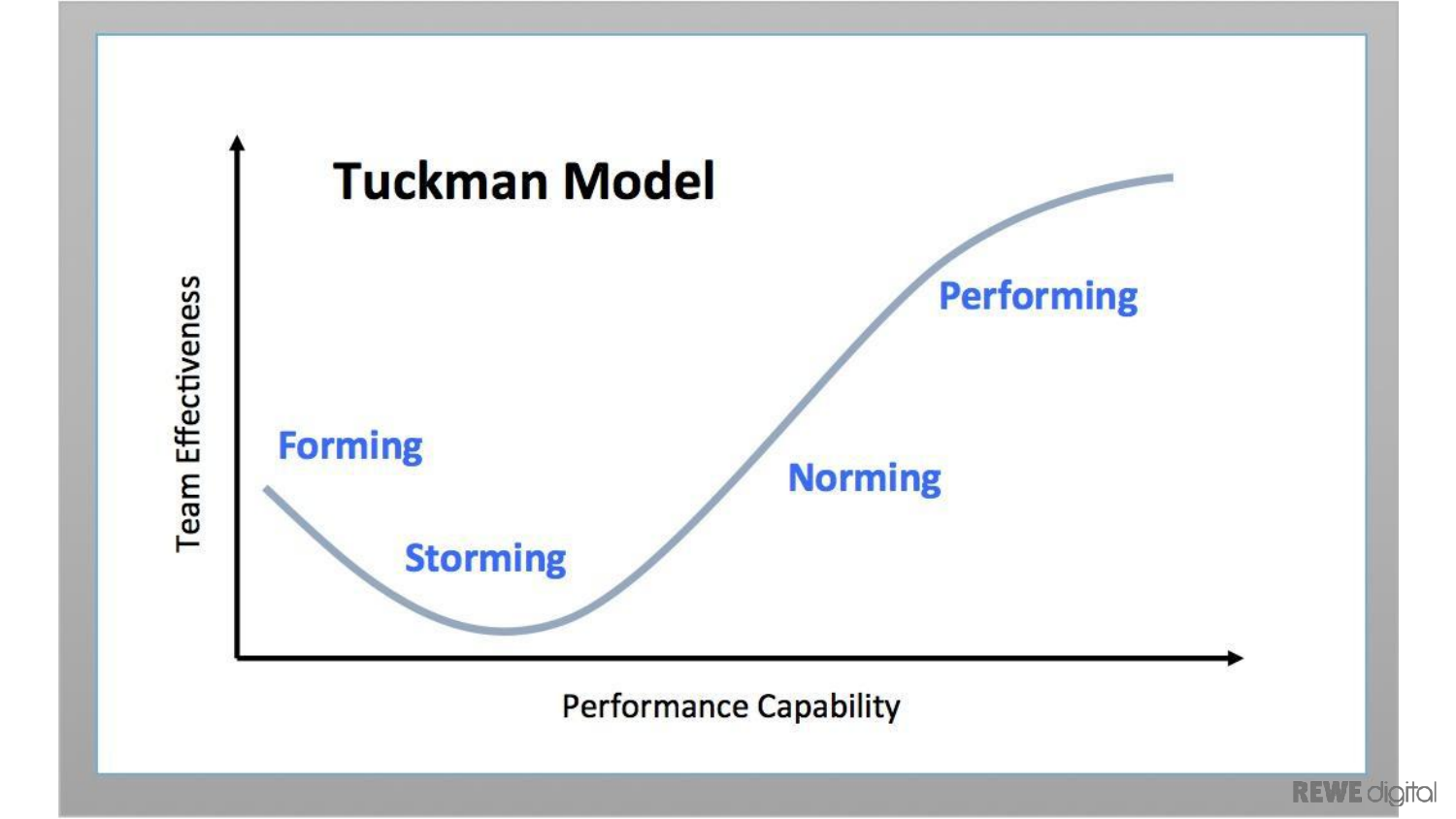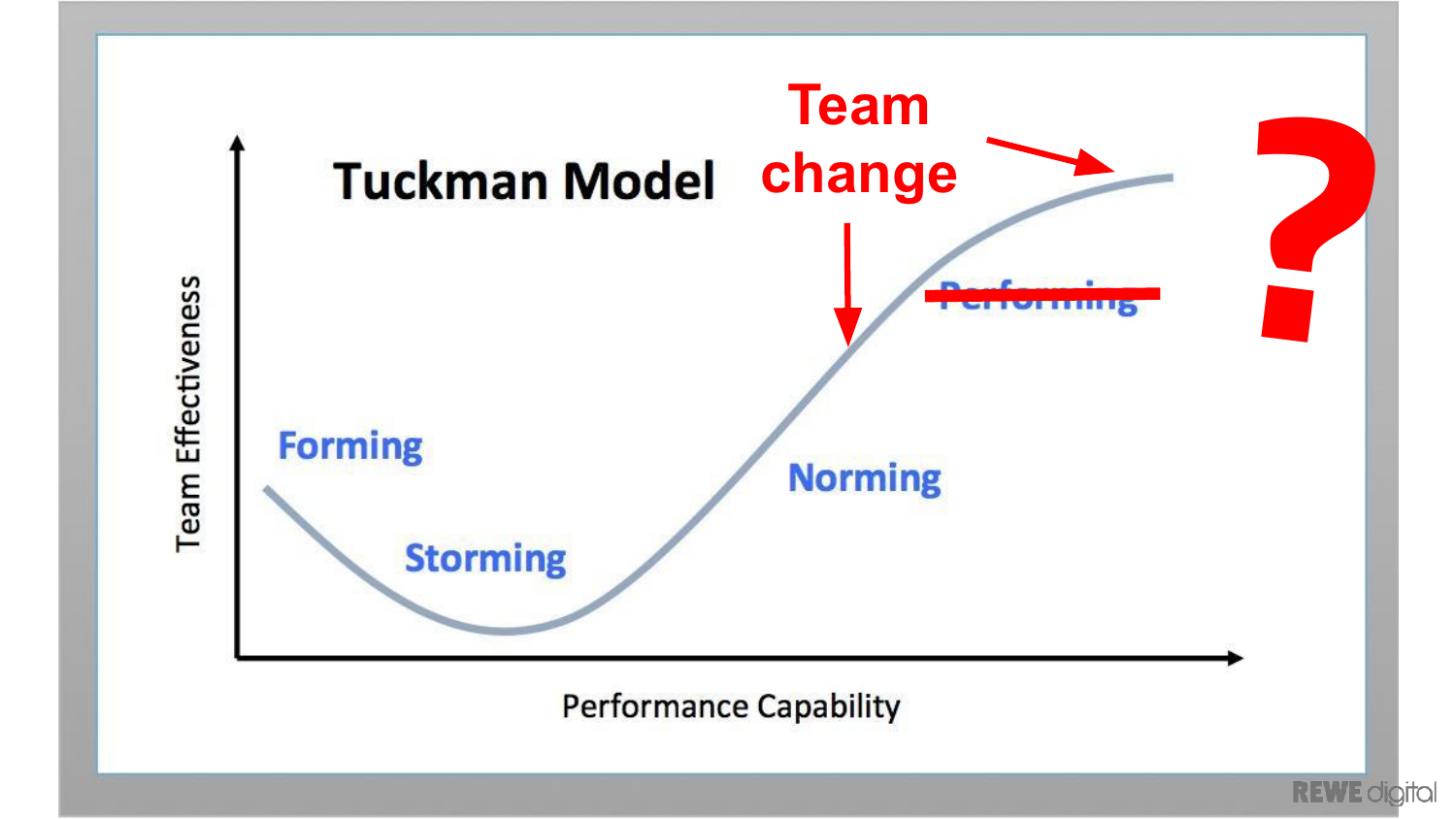### **Too much of a good thing…**

- Focus <> Tunnel vision
- Local optimization <> Thinking Inside-the-box
- Stability <> Status quo bias
- "Do not disturb" <> Shrinking comfort zone
- $\bullet$  "Us" <> "Them"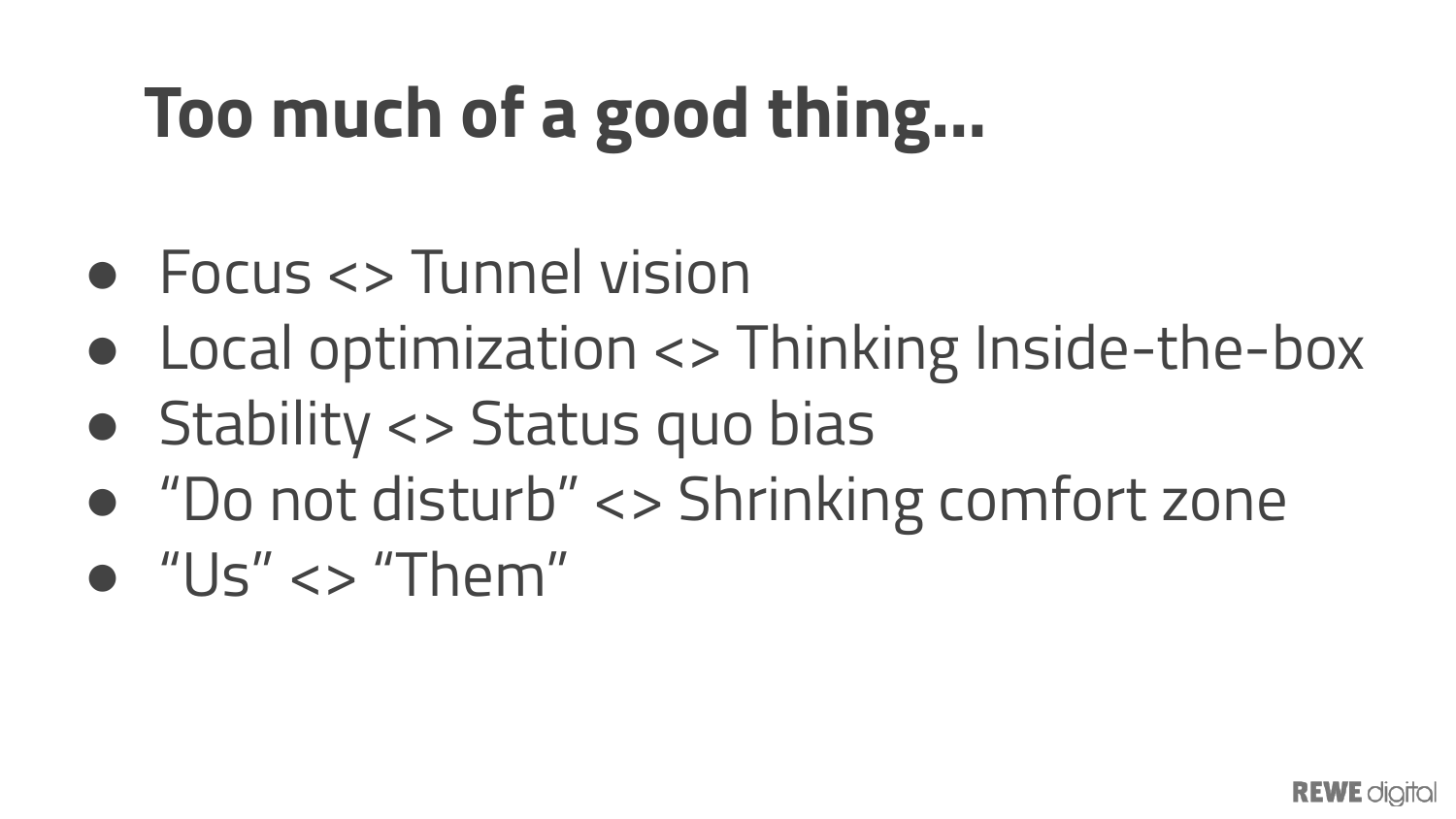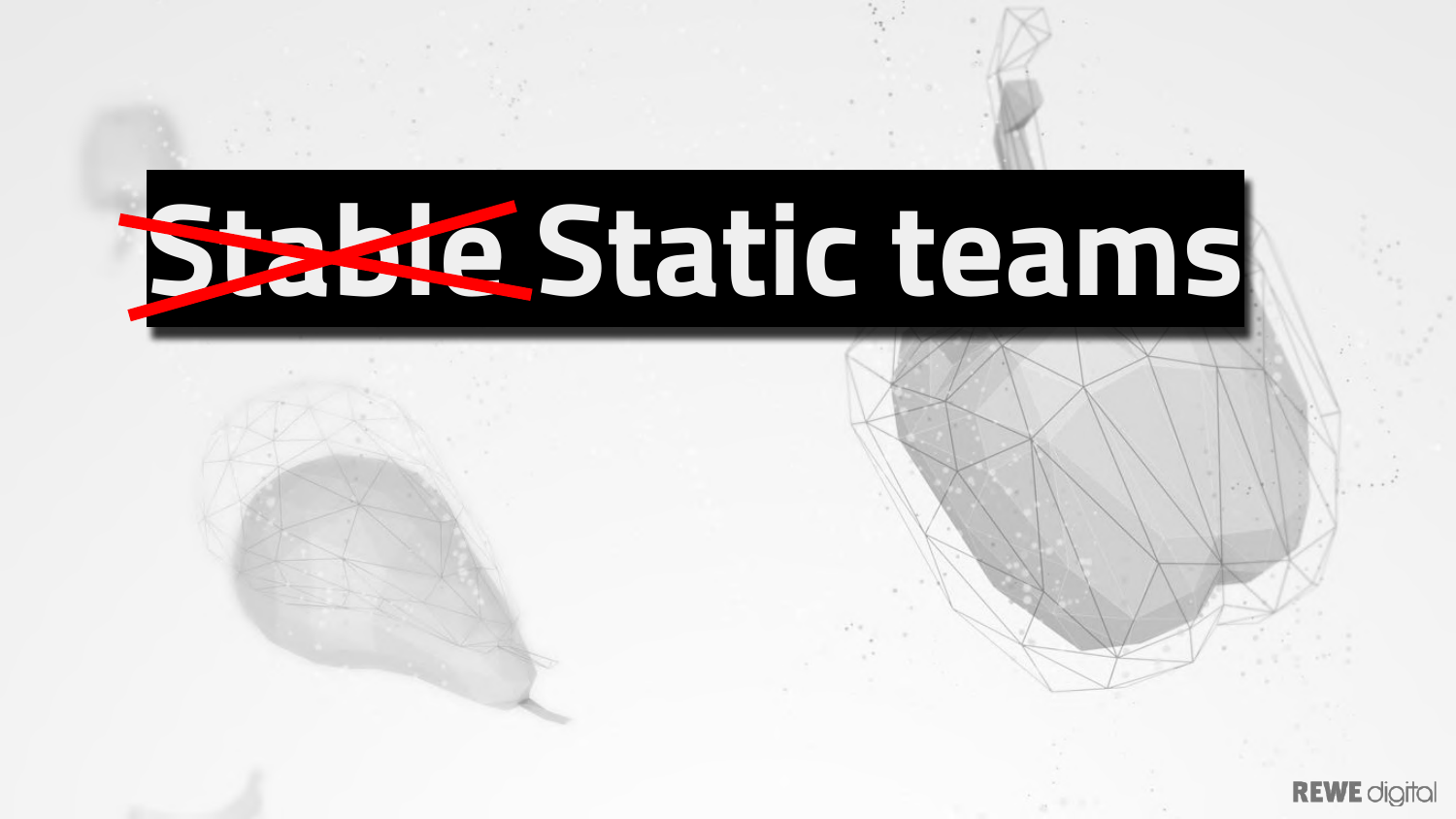- focus only on performing **Static teams MIGHT…**<br>• focus only on performing<br>• miss the bigger picture
- miss the bigger picture
- neglect innovation and sustainability
- question psychological safety
- participate less in organizational matters
- simply implode
- lead to an **overall less flexible** system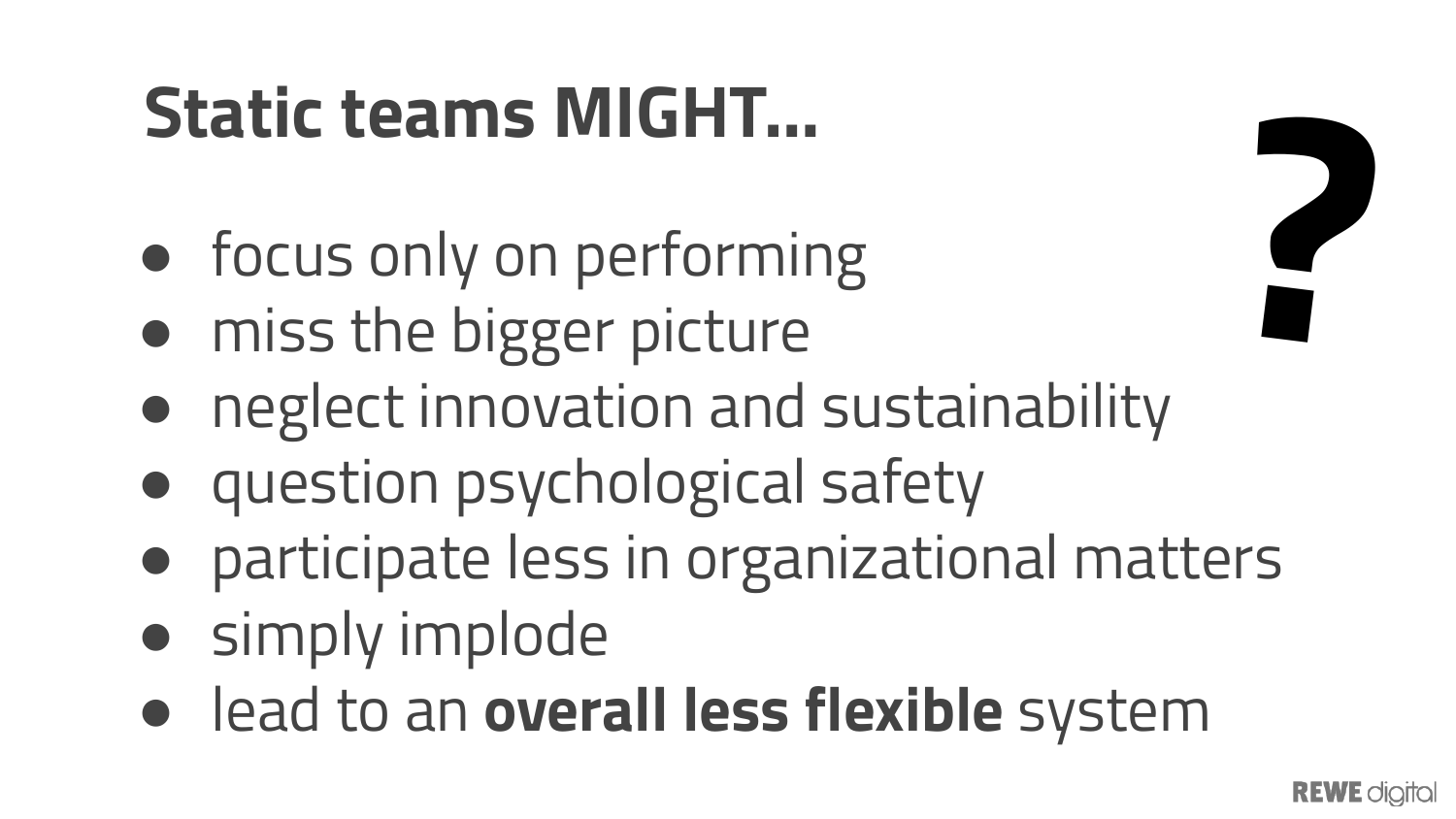

**REWE** digital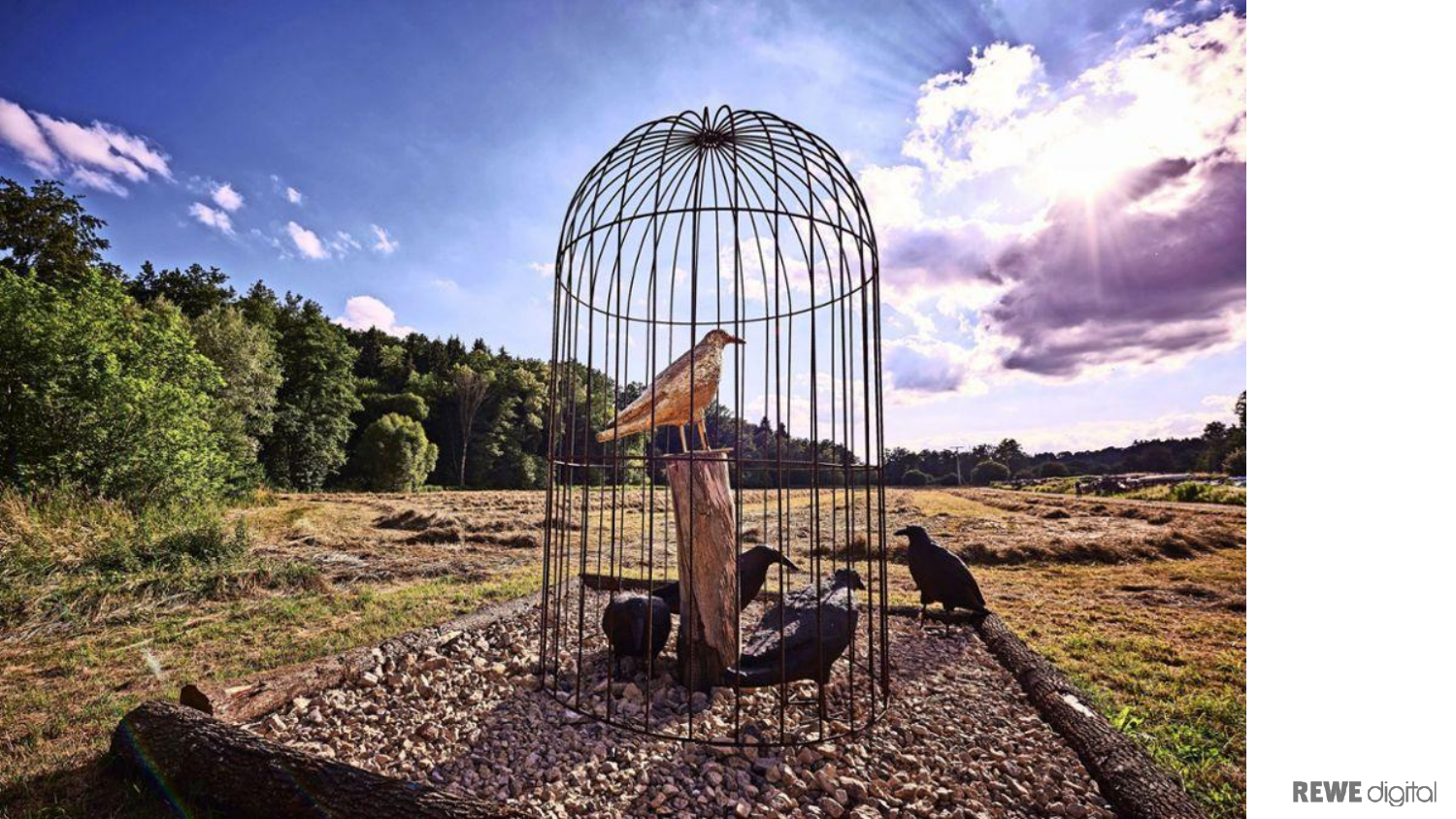

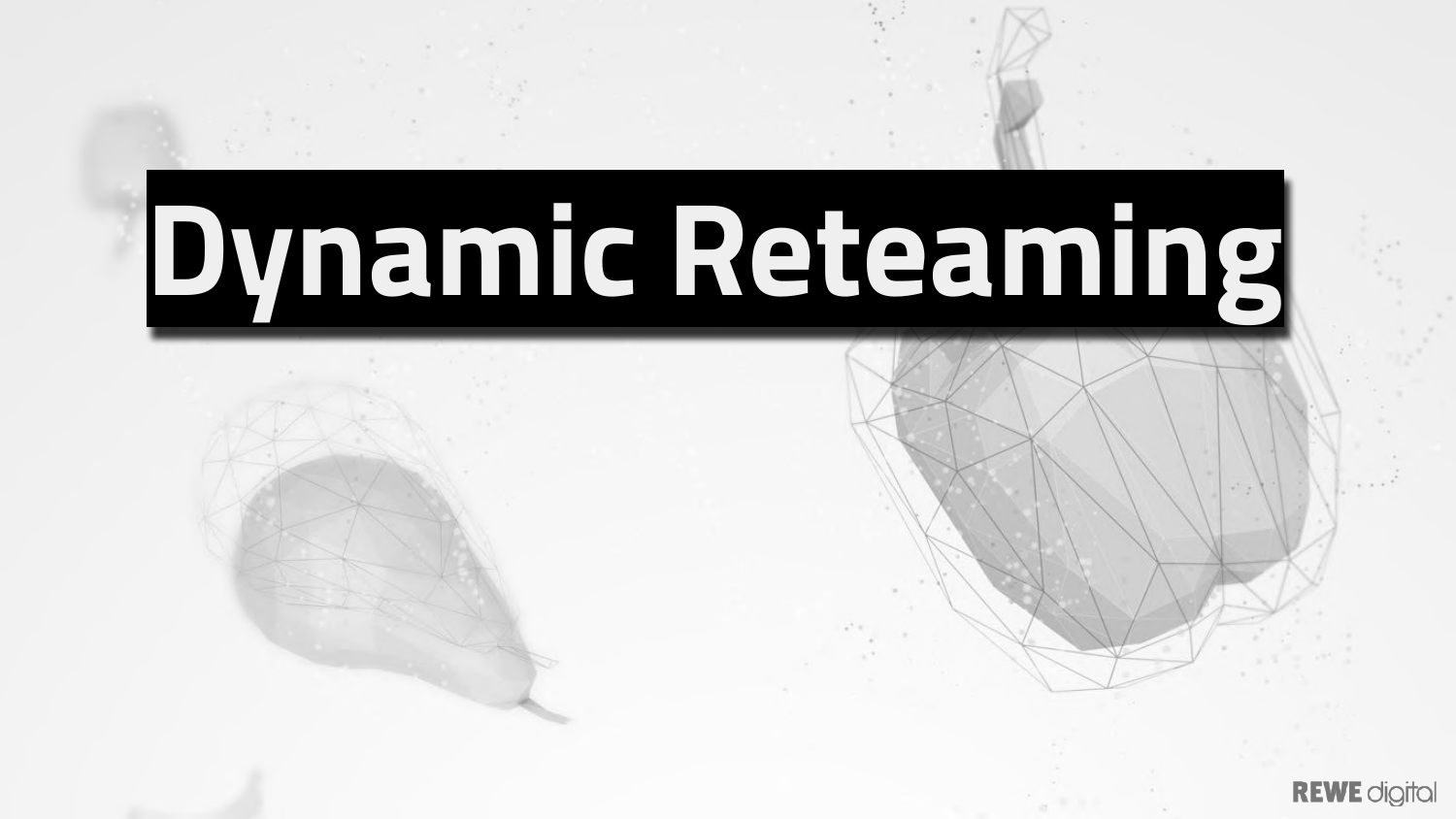

**Second Edition** 

# REIE

The Art & Wisdom

of Changing Teams

**Heidi Helfand** Forewords by John Cutler & Diana Larsen

### **Teams are** changing all the time, so we might want to get good at it!

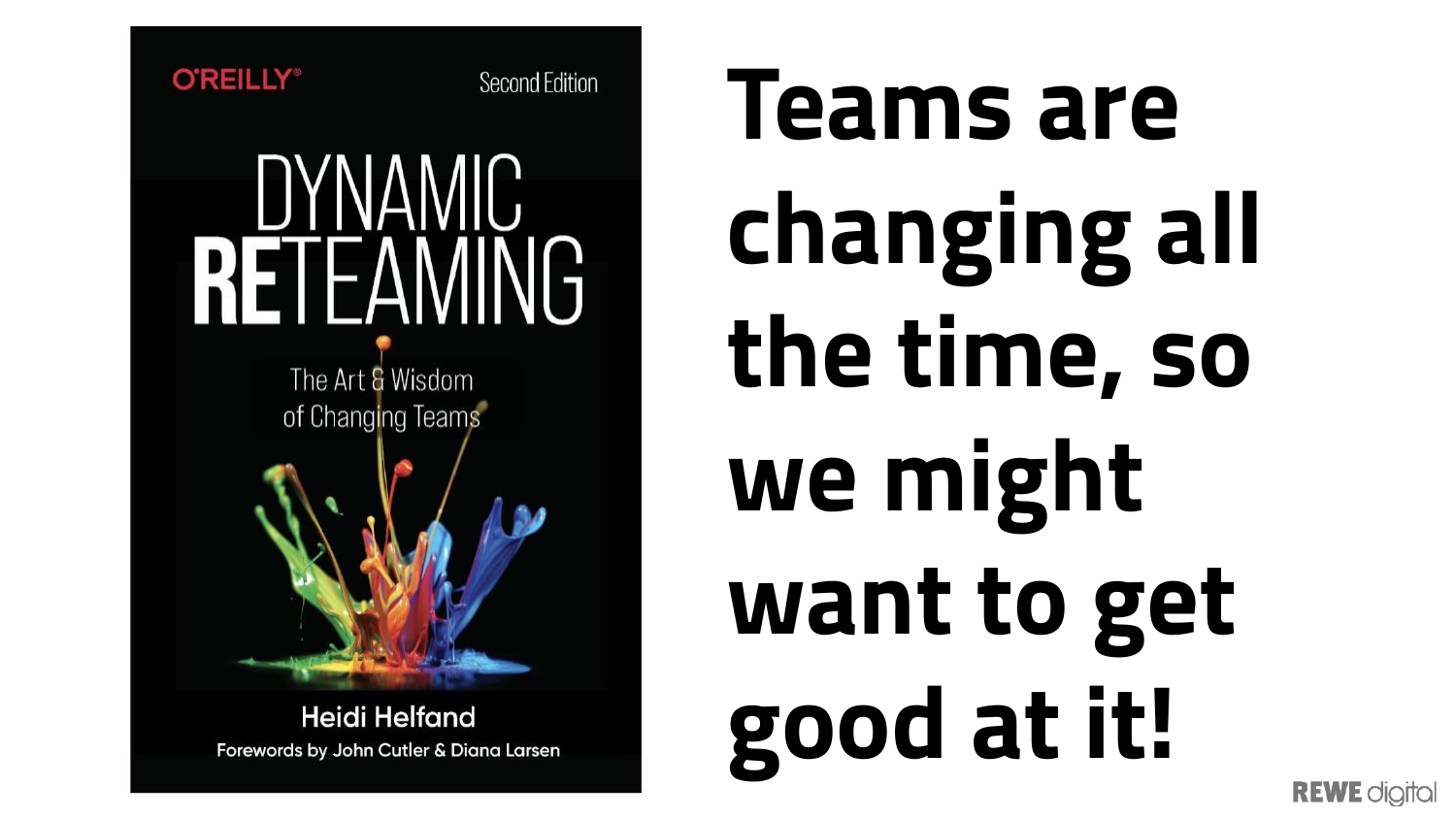

/www.martinfowler.com/bliki/FrequencyReducesDifficulty.ht

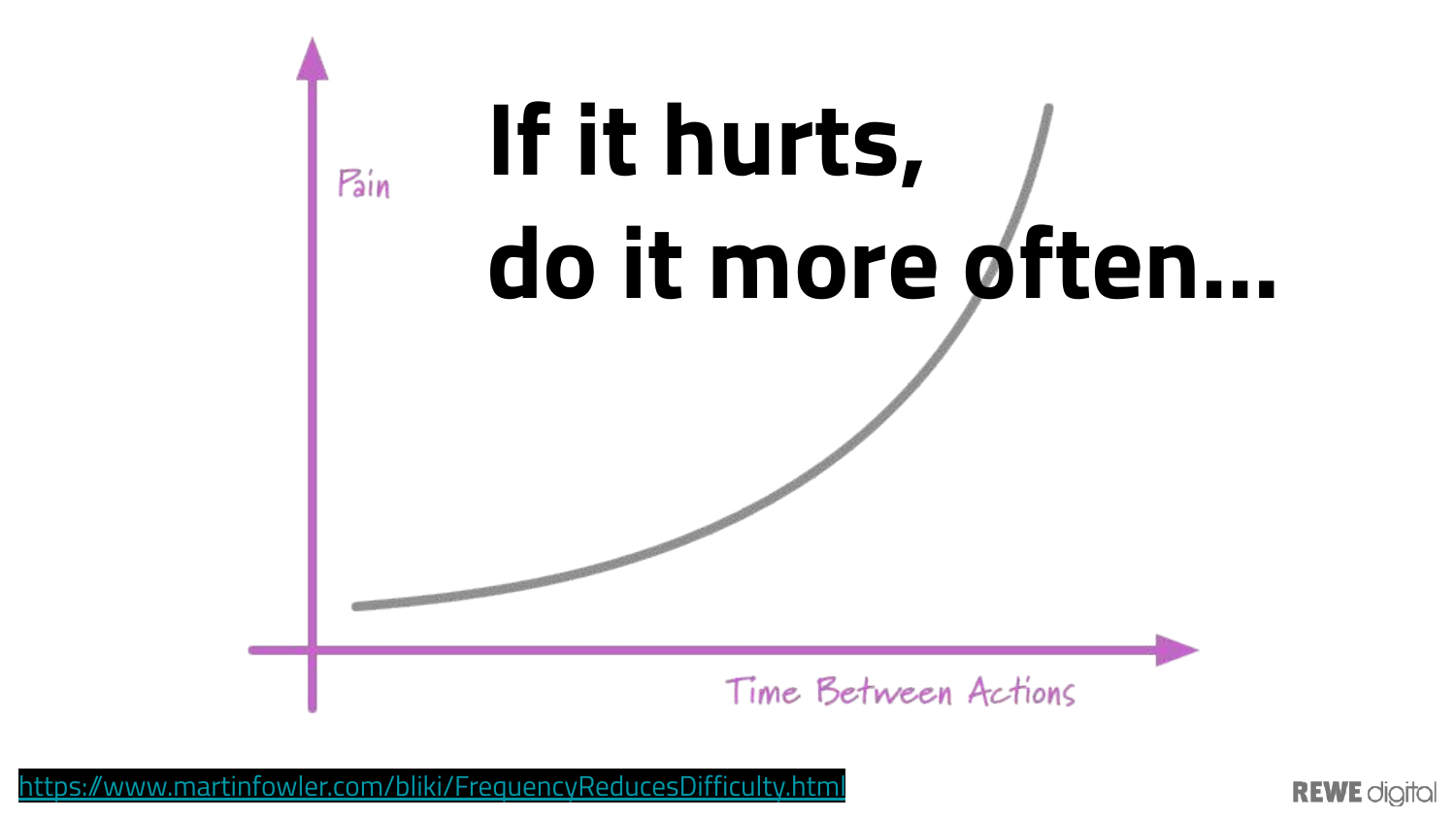

#### Adolescence

### CREATIVE DESTRUCTION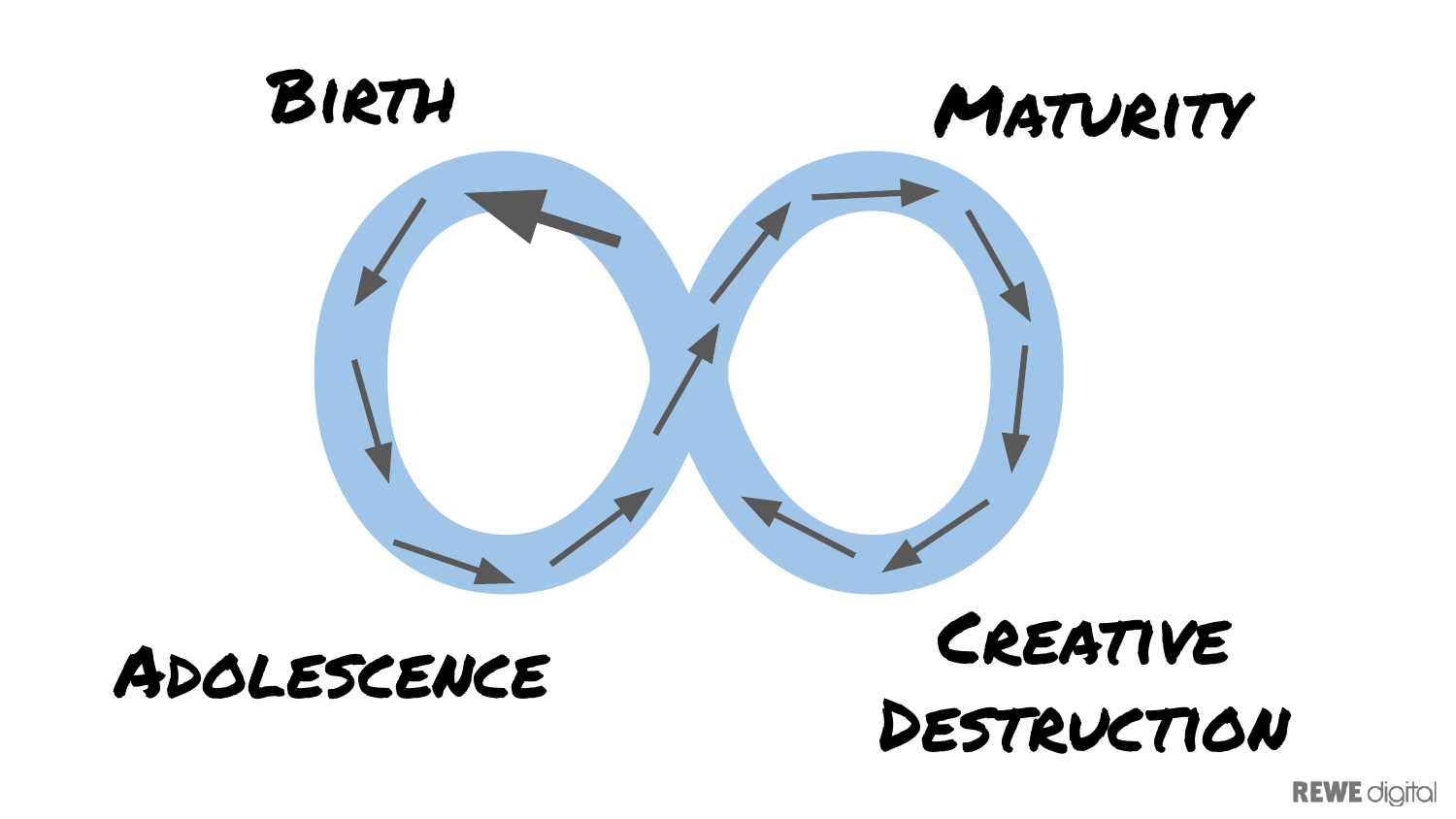### **Reteaming Patterns**

- One-by-one
- Grow-and-split
- Merging
- Isolation
- Switching

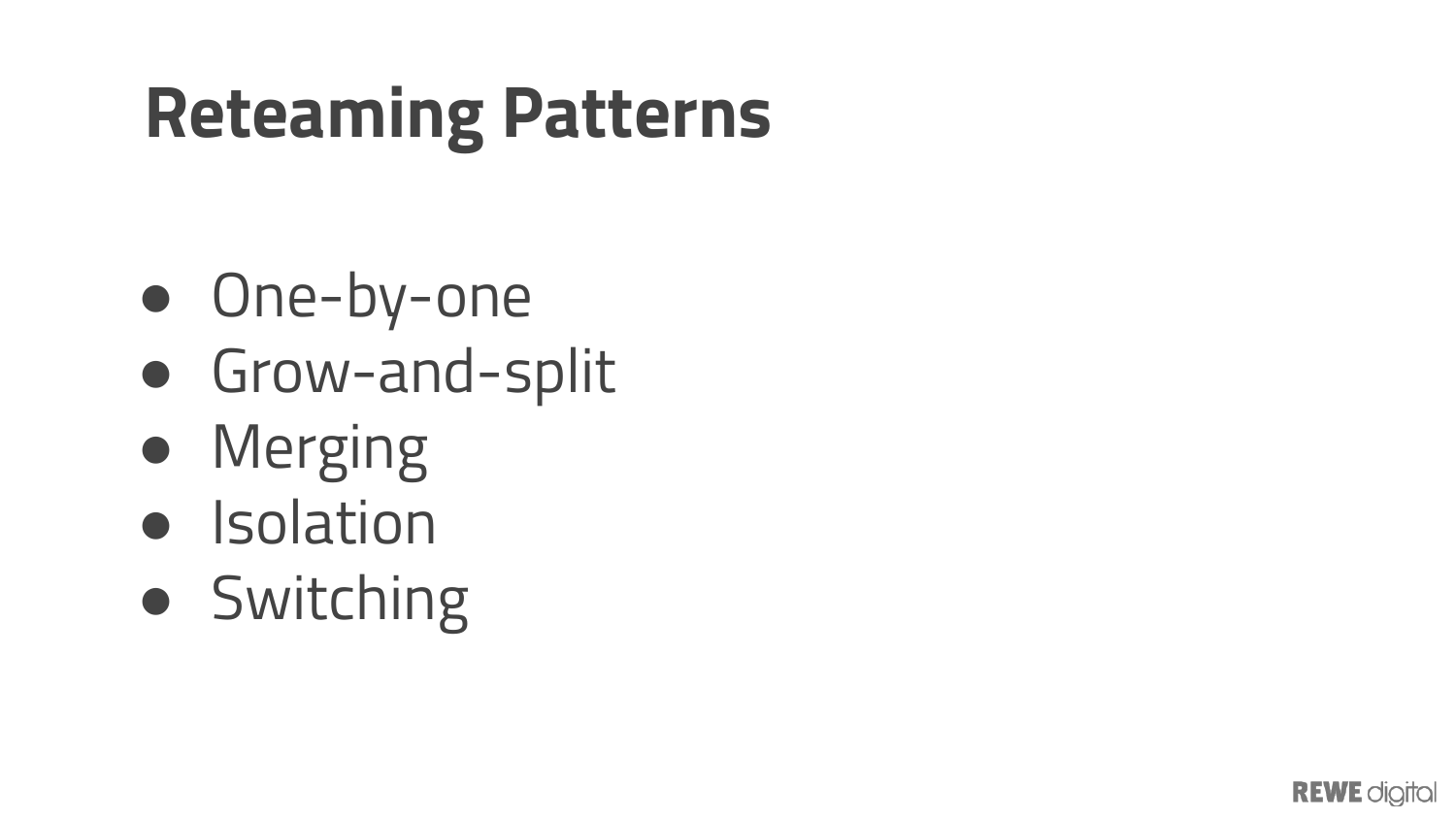## **Case studies and learnings**

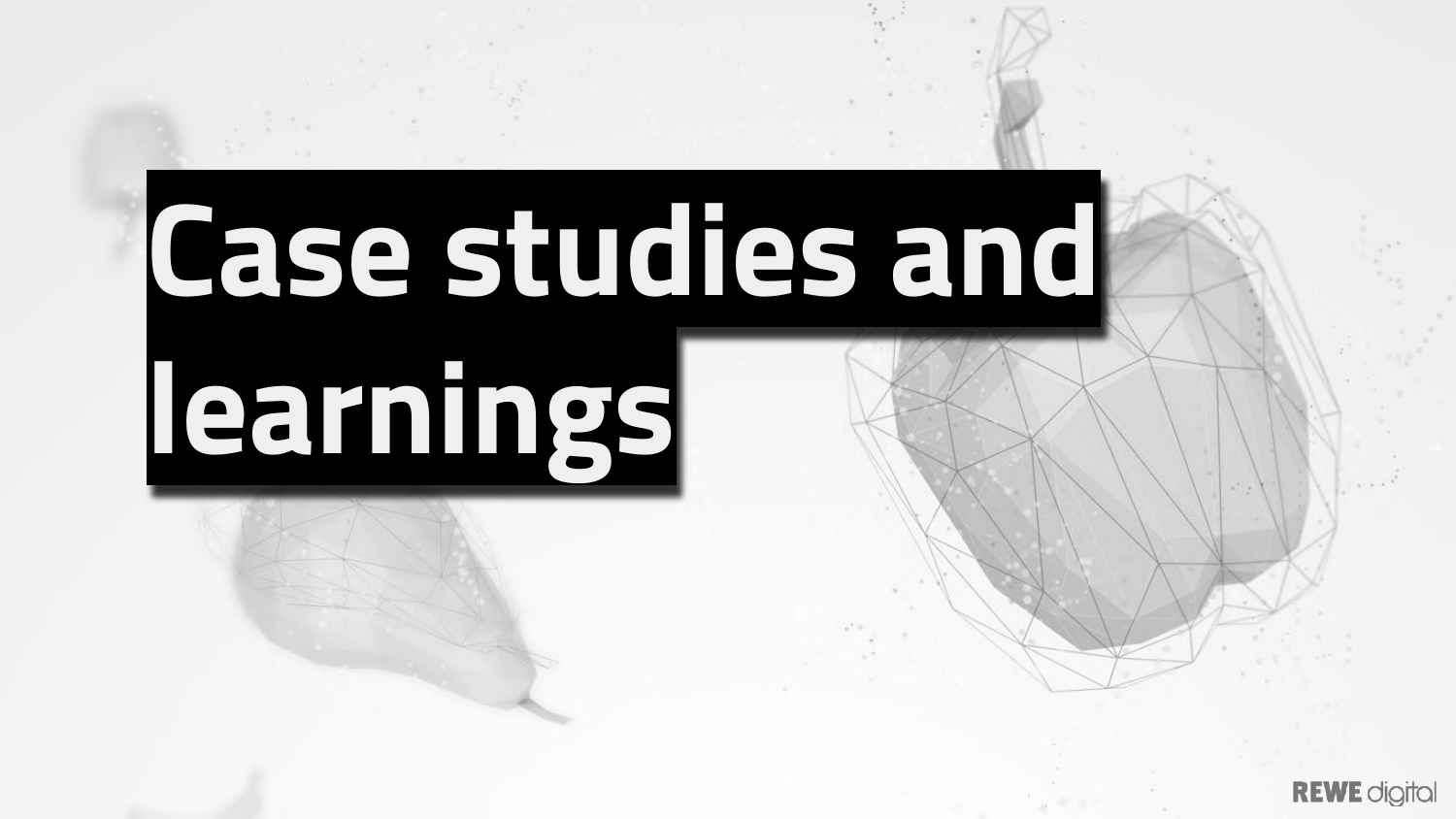### **Example: Redgate (pretty close)**

- Adapt to changing strategy every year
- Focus on switching pattern
- Self-selection event with team charters
- People name preferences
- Reteaming occurs over a month
- A third of people move teams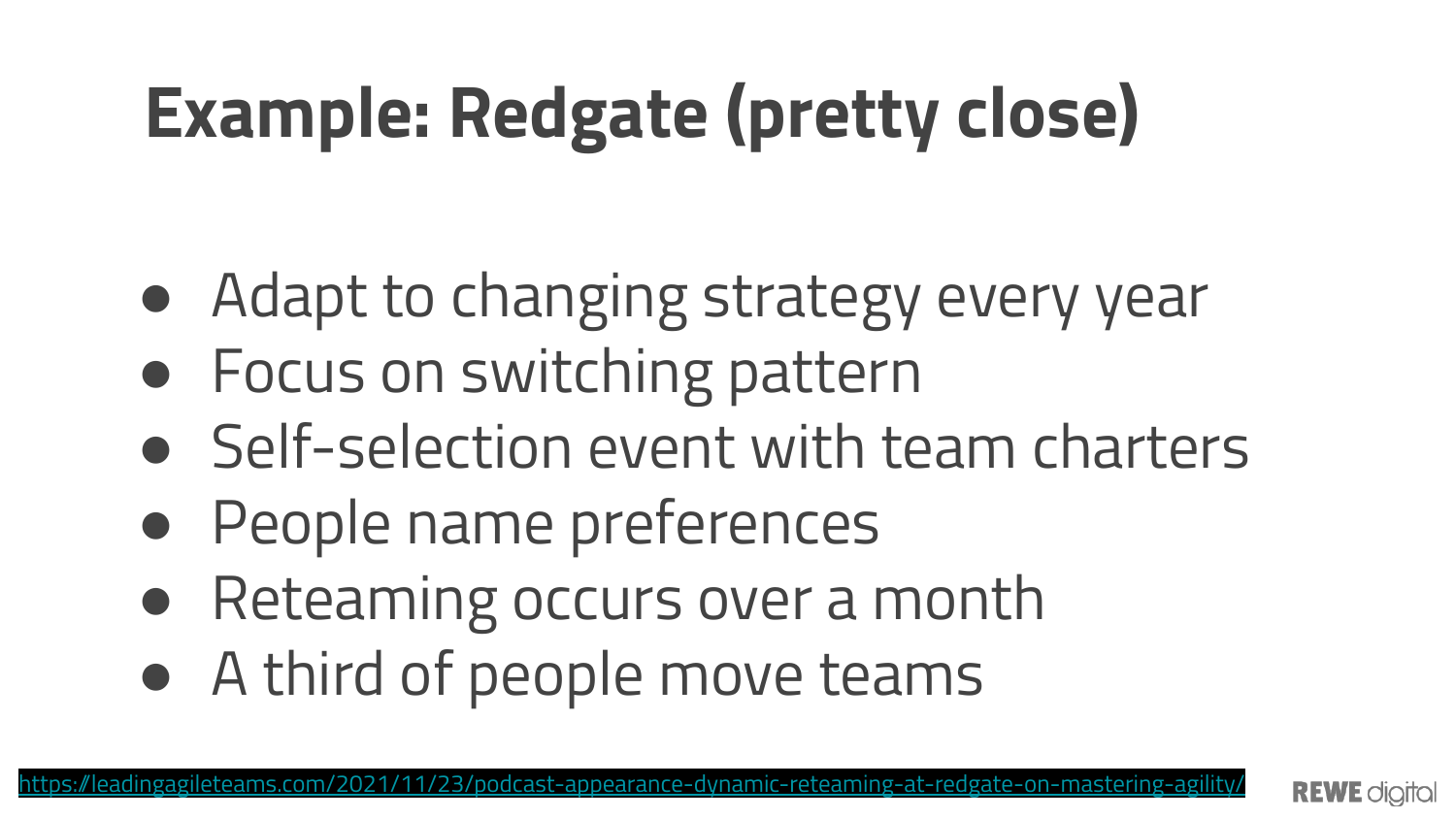### **Example: Tesla (far out)**

- Everything is optimized for speed ("Accelerate the world's transition to sustainable energy")
- Backlog is generated by machine learning
- Open-space-like reteaming per shift ("where can I be most useful?")
- Collaboration similar to mob programming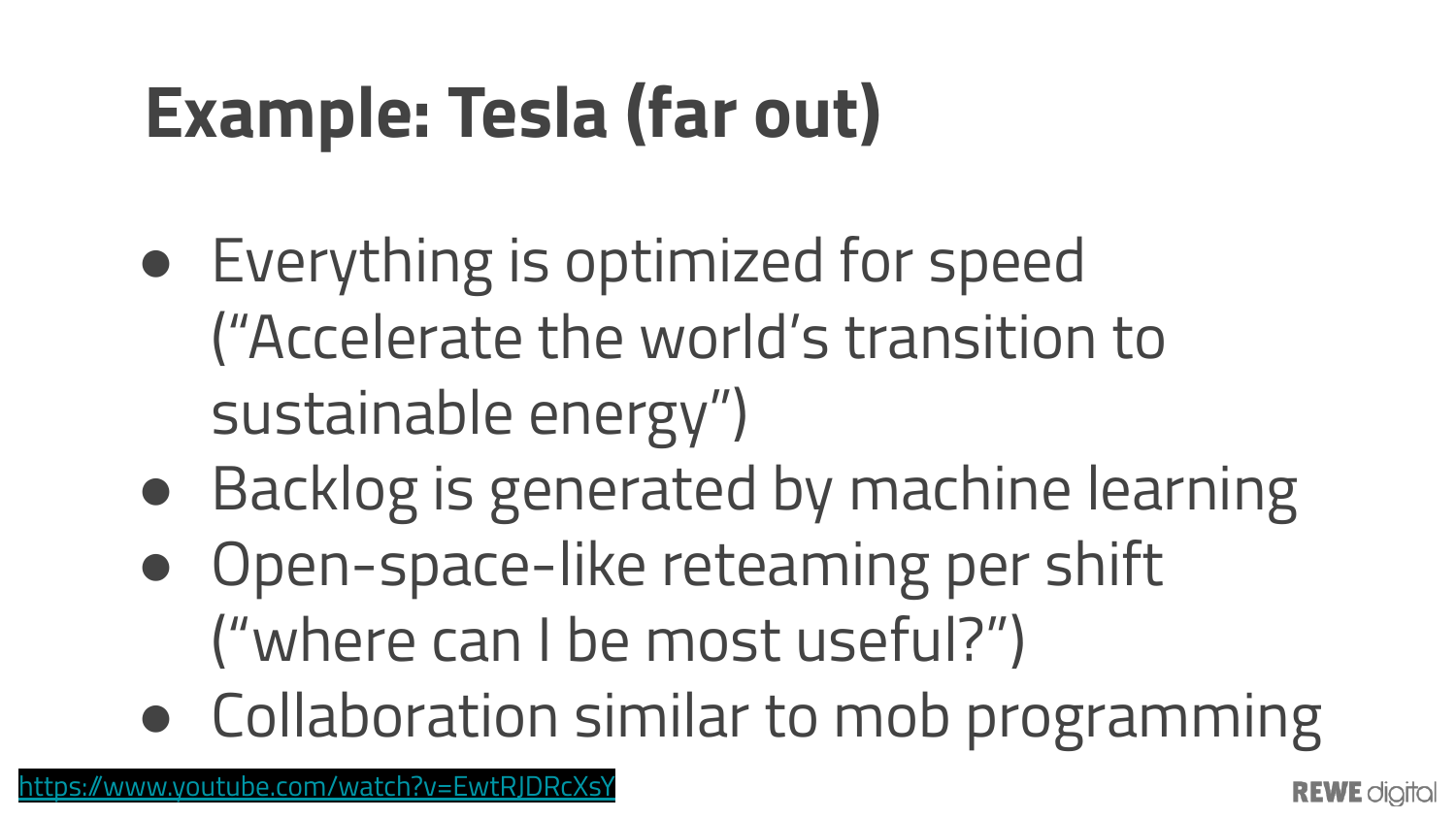### **FAST Agile**

#### How is FAST Different?

- FAST is built on fluid teaming rather than static teams to maximise adaptability.
- FAST is the same process at the small through to the large scale.
- FAST is not built on Scrum or Kanban. FAST is built on Open Space Technology.
- FAST can operate as a pure complex system.<sup>3</sup>

(FAST also accommodates complicated and simple work.)

- FAST increases employee engagement through autonomy.
- Dependency management mostly takes care of itself.
- Drastically less time spent in meetings.
- FAST is lightweight.
- FAST is simple to master.  $\bullet$
- Constrained expertise is easily shared as no static silos.
- Emergence is valued over heavy planning.  $\bullet$
- FAST is optimised for design, discovery, and delivery not just delivery.
- FAST is as much a Teal<sup>4</sup> framework as it is an Agile framework.
- FAST is an alternative to complicated agile and agile scaling.
- FAST was purposefully crafted to avoid the pitfalls that result in ineffective agile.
- Teams form around work in FAST instead of the other way around.
- The FAST Tribe plays a vital part in product discovery.
- FAST enables all four aspects of Autonomy as defined by Daniel Pink -

Time, Technique, Team, and Task.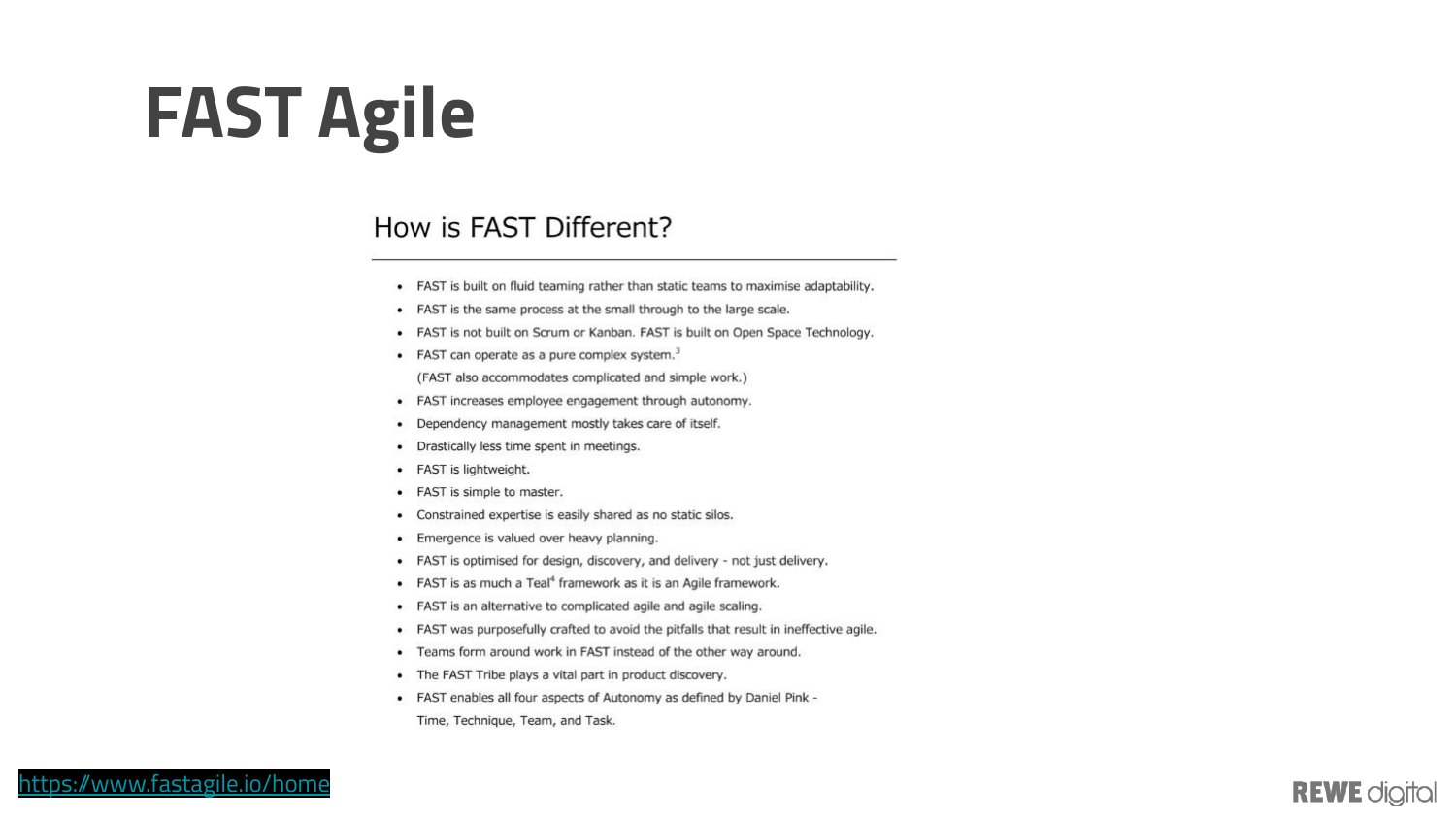#### **● Empower teams!**

○ Don't revert to top-down team design

### **● Be transparent!**

○ About goals and environment

### **● Keep moving!**

- Regard switching as default
- Staying is fine, but make it a conscious decision